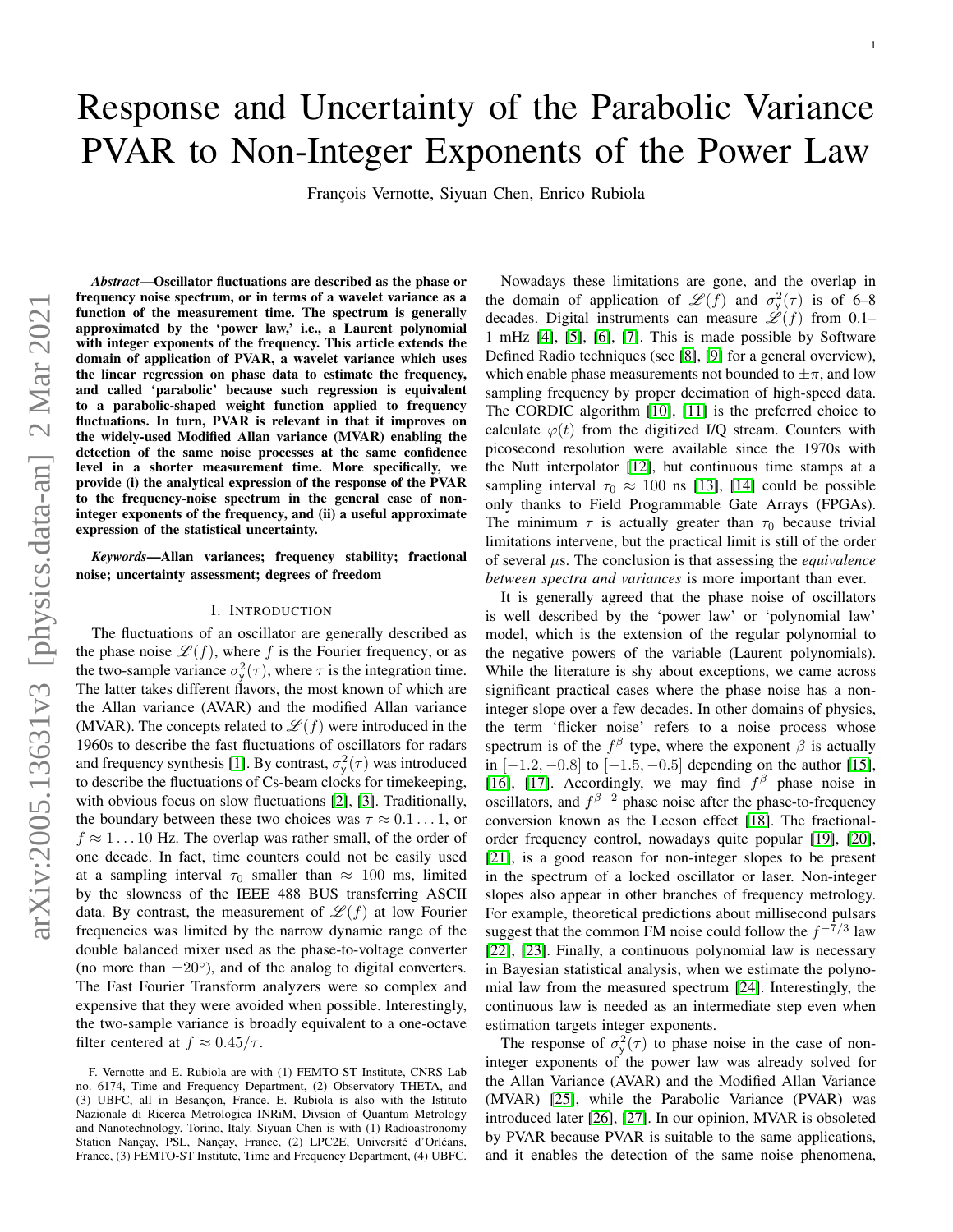in the same conditions at the same confidence level with a smaller data record [\[27\]](#page-5-0), i.e., in a shorter measurement time.

This work stands on [\[25\]](#page-4-24) and extends the results to PVAR providing conversion formulae, degrees of freedom and statistical uncertainty (Type A uncertainty, according to the definitions given by the International Vocabulary of Metrology 'VIM' [\[28\]](#page-5-1)).

## II. THE RESPONSE TO POLYNOMIAL SPECTRA

## *A. Basic Definitions and Tools*

We consider a clock signal  $V_0 \cos[\omega_0 t + \varphi(t)]$  of nominal frequency  $\omega_0/2\pi$  and random phase  $\varphi(t)$ . It is understood that  $\varphi(t)$  is not bound to  $\pm \pi$ , and that  $|\dot{\varphi}(t)| \ll \omega_0$ . The associated time fluctuation  $x(t) = \varphi(t)/\omega_0$  is usually referred to as *phase time*. The quantity  $y(t) = \dot{x}(t)$  is the fractional frequency fluctuation.

According to the IEEE Standard 1139 [\[29\]](#page-5-2), the phase noise is defined as  $\mathscr{L}(f) = \frac{1}{2}S_{\varphi}(f)$ , that is, half of the single-sided Power Spectral Density (PSD) of  $\varphi(t)$ . For our purposes, it is convenient to use the quantity

$$
S_{\mathsf{y}}(f) = \frac{f^2}{(\omega_0/2\pi)^2} S_{\varphi}(f) , \qquad (1)
$$

instead of  $S_{\varphi}(f)$ , which provides fully equivalent information. The associated polynomial law is usually written as

<span id="page-1-2"></span>
$$
S_{\mathsf{y}}(f) = \sum_{\alpha=-2}^{2} \mathsf{h}_{\alpha} f^{\alpha} , \qquad (2)
$$

where the exponent  $\alpha$  equals  $-2$  for random walk FM noise, −1 for flicker FM noise, 0 for white FM noise, 1 for flicker PM noise, and 2 for white PM noise.

From a general perspective, the two-sample variance can be written as

<span id="page-1-0"></span>
$$
\sigma_{\mathsf{y}}^2(\tau) = \frac{1}{2} \mathbb{E} \left\{ \left[ \overline{\mathsf{y}}_2 - \overline{\mathsf{y}}_1 \right]^2 \right\},\tag{3}
$$

where  $\mathbb{E}\{\}$  is the mathematical expectation, and  $\bar{y}_1$  and  $\bar{y}_2$ are the two samples of  $y(t)$  averaged over contiguous time intervals of duration  $\tau$  (hereafter the integration time). Our use of [\(3\)](#page-1-0) differs from the general literature in that  $\bar{y}_2$  and  $\bar{y}_1$  are weighted averages. The uniform average gives AVAR, the triangular-weight average gives MVAR, and the parabolic-weight average gives PVAR. Other options are possible, for example the Hadamard and the Picimbono variances. Accordingly, [\(3\)](#page-1-0) is rewritten as

<span id="page-1-1"></span>
$$
\sigma_{\mathsf{y}}^2(\tau) = \mathbb{E}\left\{ \left[ \int_{-\infty}^{\infty} \mathsf{y}(t) \, w(t) \, \mathrm{d}t \right]^2 \right\},\tag{4}
$$

where  $w(t)$  is a wavelet-like function that describes  $\overline{y}_2 - \overline{y}_1$ , including the weight functions. The specific  $w(t)$ , named  $w_A(t)$  for AVAR,  $w_M(t)$  for MVAR and  $w_P(t)$  for PVAR are defined in [\[27,](#page-5-0) Fig. 3 and related text]. For example, the PVAR weight function is

$$
w_P(t) = \frac{3\sqrt{2}t}{\tau^3} (|t| - \tau)
$$
 (5)

with  $t \in [-\tau, \tau]$ . This is a parabola, which we refer to as  $\Omega$ , the most similar Greek letter. Since  $y(t)$  is the derivative of  $x(t)$ , Eq. [\(4\)](#page-1-1) can be rewritten as

$$
\sigma_{\mathsf{y}}^2(\tau) = \mathbb{E}\left\{ \left[ \int_{-\infty}^{\infty} \mathsf{x}(t) \, \dot{w}(t) \, \mathrm{d}t \right]^2 \right\},\tag{6}
$$

where  $\dot{w}(t)$  is the time derivative of  $w(t)$ . Thus, it holds that

$$
\dot{w}_P(t) = \frac{6\sqrt{2}}{\tau^3} \left( |t| - \frac{\tau}{2} \right) \tag{7}
$$

for PVAR, with  $t \in [-\tau, \tau]$ .

In practice, the variance is calculated from a stream of  $N$ samples  $x_i$  regularly spaced by  $\tau_0$ , which gives the measurement time  $\tau = m\tau_0$ , integer m (hereafter, the normalized integration time). The expectation  $E$  is replaced with the average  $\langle \ \rangle_M$  of M realizations of  $\bar{y}_2 - \bar{y}_1$ , and  $\sigma_y^2(\tau)$  is replaced with  $\text{AVAR}(\tau)$  or  $\text{PVAR}(\tau)$ 

$$
AVAR(\tau) = \frac{1}{2M} \sum_{i=0}^{M-1} \left[ \overline{y}_{i+1} - \overline{y}_i \right]^2
$$
 (8)

$$
PVAR(\tau) = \frac{72}{M m^2 \tau^2} \sum_{i=0}^{M-1} \left[ \sum_{k=0}^{m-1} \left( \frac{m-1}{2} - k \right) \left( x_{i+k} - x_{i+m+k} \right) \right]^2, \quad (9)
$$

with  $M = N - 2m$ , since  $w(t)$  spans over 2m samples. The main advantage of PVAR is that the weight applied to the  $x_i$ samples is equivalent to a linear regression, which features the least-squares fit of the slope. PVAR( $\tau$ ) is therefore an estimator of the variance of the slope of the  $x_i$  samples over the duration  $\tau$ . For a detailed description of PVAR and its properties see the original article [\[27\]](#page-5-0)

# *B. Response of AVAR and PVAR to* f α

The response of a generic  $\sigma_y^2(\tau)$  to  $S_y(f)$  is

<span id="page-1-3"></span>
$$
\sigma_{\mathsf{y}}^{2}(\tau) = \int_{0}^{\infty} |H(f)|^{2} S_{\mathsf{y}}(f) \, \mathrm{d}f , \qquad (10)
$$

where  $H(f)$  is the transfer function, or

<span id="page-1-4"></span>σ

$$
{}_{\mathsf{y}}^{2}(\tau,\alpha) = \int_{0}^{\infty} |H(f)|^{2} h_{\alpha} f^{\alpha} df \qquad (11)
$$

for the  $\alpha$ -th term of the polynomial law [\(2\)](#page-1-2). Using the subscript A for AVAR,  $|H(f)|^2$  becomes

<span id="page-1-6"></span><span id="page-1-5"></span>
$$
|H_A(f)|^2 = \frac{2\sin^2(2\pi f\tau)}{(\pi f\tau)^2} \,,\tag{12}
$$

therefore

$$
AVAR(\tau, \alpha) = \frac{\left(2^{-\alpha+1} - 4\right)\Gamma(\alpha - 1)\sin(\pi\alpha/2)}{(2\pi\tau)^{\alpha+1}} h_{\alpha}.
$$
 (13)

This is equivalent to [\[25,](#page-4-24) Eq. (14)] because we have not introduced the usual cutoff frequency  $f_H$  in [\(10\)](#page-1-3).

Similarly, the transfer function associated to PVAR is

$$
|H_P(f)|^2 = \frac{9\left[2\sin^2(\pi f\tau) - \pi\tau f\sin(2\pi f\tau)\right]}{2\left(\pi f\tau\right)^6} \,,\tag{14}
$$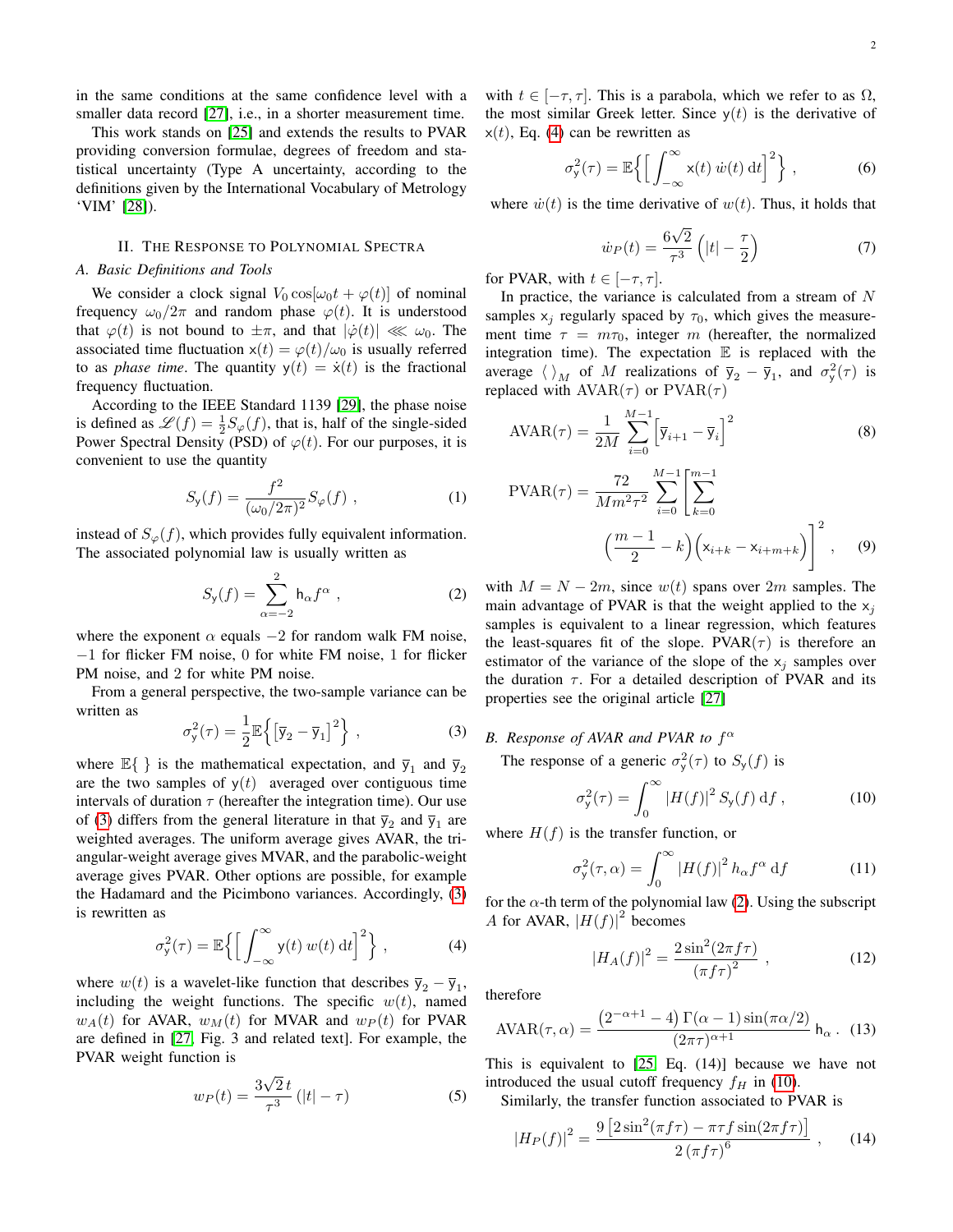

<span id="page-2-1"></span>Figure 1. Continuous response of AVAR and PVAR compared to the known responses for  $\alpha \in [-3, +3]$ . The responses of AVAR are not plotted for  $\alpha \geq 1$  because this estimator diverges without the introduction of a high cut-off frequency.

which is Eq.  $(17)$  of  $[30]$ . Combining Eq.  $(11)$  and  $(14)$ , we derive the response of PVAR

$$
PVAR(\tau, \alpha) = 9 \times 2^{5-\alpha} \left[ \alpha^2 - \alpha - 4 - 2^{\alpha} (\alpha - 3) \right] \times \times \frac{\Gamma(\alpha - 5) \sin(\pi \alpha/2)}{(2\pi \tau)^{\alpha + 1}} h_{\alpha}.
$$
 (15)

Because PVAR converges for  $f^{\alpha}$  from  $f^{-2}$  to  $f^{+2}$  FM noise, we can assume that [\(15\)](#page-2-0) is valid for  $\alpha \in [-3, +3[$ .

Figure [1](#page-2-1) shows AVAR and PVAR calculated from Eq. [\(13\)](#page-1-6) and [\(15\)](#page-2-0), as a function of  $\alpha$ . For integer  $\alpha$ , the results are the same as in [\[30,](#page-5-3) Table I].

## III. DEGREES OF FREEDOM OF PVAR ESTIMATES

First, we have to find a simple expression for the number of degrees of freedom (dof) of PVAR estimates for integer power-law noises. Since an equation has been found for a white PM noise (see Eq. (24) in [\[30\]](#page-5-3)), we assume that it can be generalized for other noise types to

<span id="page-2-2"></span>
$$
\nu \approx \frac{35}{A(\alpha)m/M - B(\alpha)(m/M)^2} \tag{16}
$$

where  $A(\alpha)$  and  $B(\alpha)$  are coefficients that need to be deter-mined. From [\[30,](#page-5-3) Eq. (24)], we already know that  $A(+2) = 23$ and  $B(+2) = -12$ . We determine the general  $A(\alpha)$  and  $B(\alpha)$ from massive Monte-Carlo simulations, and verify the results by comparing them to the dof computed for a continuous power-law.

## *A. Determination of the Coefficients from Monte-Carlo Simulations*

The Monte-Carlo simulation was performed by computing 10 000 sequences of frequency deviations for each  $\alpha \in$  $\{-2, -1, 0, +1, +2\}$  and for different data length  $N \in$ {128, 2048, 32768}, i.e. 150 000 simulated sequences in total. For a given  $\alpha$ , N and  $\tau$ , we derived the dof from the averages and the variances of the PVAR for the corresponding set of sequences by using the following well-known property of  $\chi^2_{\nu}$ distributions [\[30\]](#page-5-3):

<span id="page-2-5"></span>
$$
\nu = 2 \frac{\mathbb{E}^2[\text{PVAR}(\tau)]}{\mathbb{V}[\text{PVAR}(\tau)]},\tag{17}
$$

where  $\mathbb{E}[\ ]$  and  $\mathbb{V}[\ ]$  are the mathematical expectation and the variance of the argument. The least square fit results in

- $A(-2) \approx 34$ ,  $A(-1) \approx 28$ ,  $A(0) \approx 27$ ,  $A(+1) \approx 27$ ,  $A(+2) = 23$
- $B(\alpha) \approx 12$  for all  $\alpha$ .

We have then modeled  $A(\alpha)$  by the following 3<sup>rd</sup> order polynomial and assumed that  $B(\alpha) = B$  is constant:

<span id="page-2-3"></span>
$$
A(\alpha) = 27 + \frac{1}{4}\alpha + \frac{5}{14}\alpha^2 - \frac{3}{4}\alpha^3
$$
  
\n
$$
B = 12.
$$
 (18)

Using Eq. [\(16\)](#page-2-2) and [\(18\)](#page-2-3), we are now able to assess the dof of all PVAR estimates regardless of the normalized integration time m or the number of samples M.

The upper plot of Fig. [2](#page-2-4) compares the dof obtained by the Monte-Carlo simulations and by Eq. [\(16\)](#page-2-2) and [\(18\)](#page-2-3) for all integer types of noise. The agreement is confirmed by the lower plot which shows that the discrepancies are within  $\pm 10\%$  except for the very first values of m (m = 1, 2).

The model provided by [\(16\)](#page-2-2) and [\(18\)](#page-2-3) can be applied to the classical power law, with integer  $\alpha$ . Next, we check its validity as an extension for real  $\alpha \in ]-3,3[$  by computing the dof of PVAR.

## <span id="page-2-0"></span>*B. Verification for Continuous Polynomial-Law Noise*

The dof can be computed from Eq. [\(17\)](#page-2-5). The mathematical expectation of the response of PVAR is given by [\(15\)](#page-2-0), and the



<span id="page-2-4"></span>Figure 2. Above: comparison of the empirical dof (crosses) and the approximations (lines) given by Eq. [\(16\)](#page-2-2) and [\(18\)](#page-2-3) for all types of noise. The lines are drawn from point to point without interpolation and the last point is set to 1. Below: relative difference (in %) between the empirical dof and the approximations.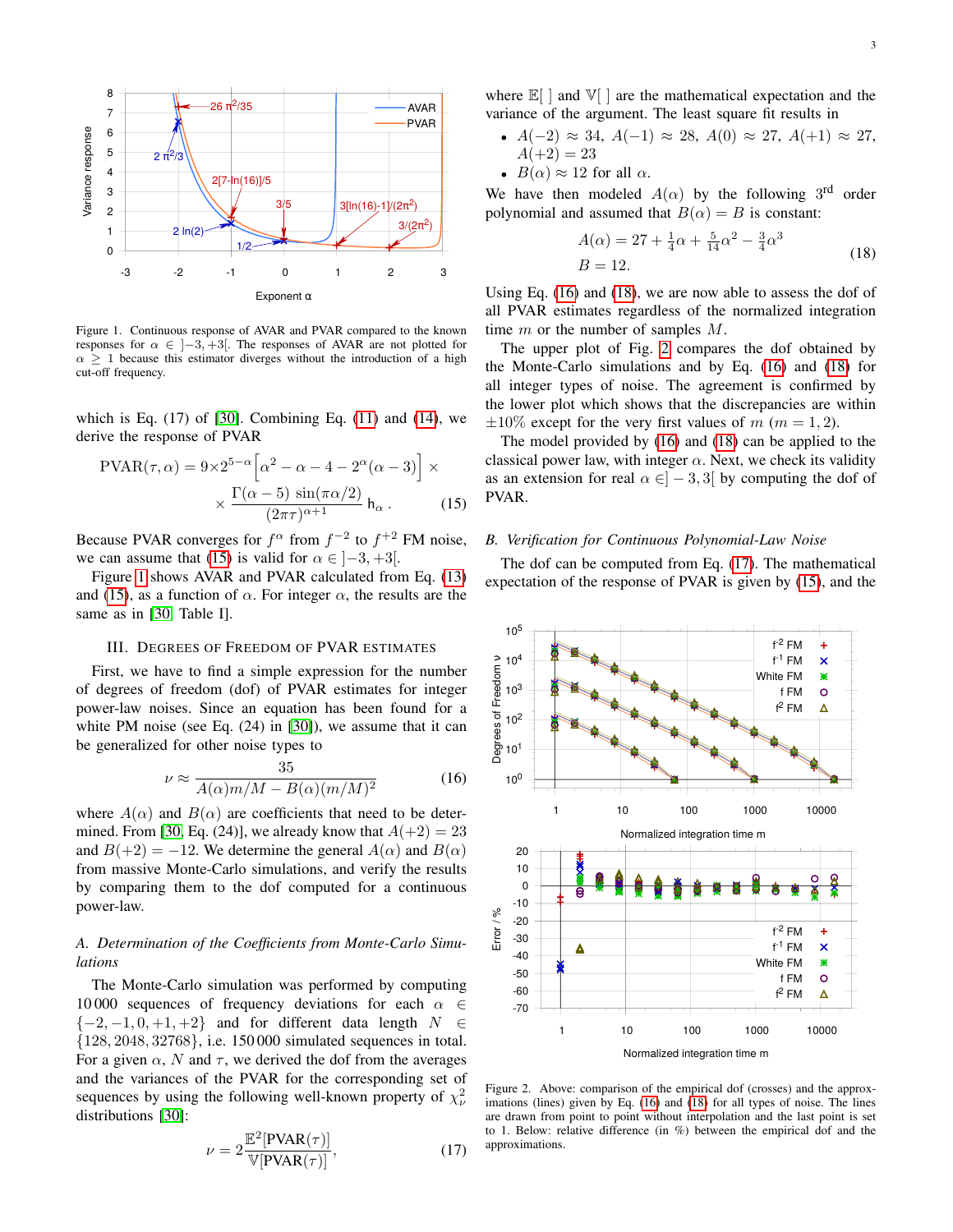variance can be computed from (21) and (22) of [\[30\]](#page-5-3)

$$
\mathbb{V}\left[\text{PVAR}(\tau)\right] = \frac{2}{M^2} \sum_{i=0}^{M-1} \sum_{j=0}^{M-1} \left[\frac{72}{m^4 \tau^2}\right]
$$

$$
\sum_{k=0}^{m-1} \sum_{l=0}^{m-1} \left(\frac{m-1}{2} - k\right) \left(\frac{m-1}{2} - l\right)
$$

$$
\left\{2R_x[(i+k-j-l)\tau_0]\right.
$$

$$
-R_x[(i+k-j-m-l)\tau_0]
$$

$$
-R_x[(i+m+k-j-l)\tau_0]\right\}^2 \tag{19}
$$

where  $R_{x}(\tau)$  is the autocorrelation function of the phase-time  $x(t)$ , i.e.,  $R_x(\tau) = \mathbb{E}\{x(t)x(t+\tau)\}\$ . We use the following continuous expression of  $R_{\rm x}(\tau)$  versus the power-law exponent  $\alpha$  (see [\[31\]](#page-5-4), [\[25\]](#page-4-24)):

$$
R_{\mathsf{x}}(m\tau_0) = \frac{\mathsf{h}_{\alpha}}{2(2\pi)^{\alpha}\tau_0^{\alpha-1}} \frac{\Gamma(m-\alpha/2+1)\Gamma(\alpha-1)}{\Gamma(m+\alpha/2)\Gamma(\alpha/2)\Gamma(1-\alpha/2)}.\tag{20}
$$

Because this expression involves the  $\Gamma$  function with argument of the order of  $m$ , the computations is practically limited to  $N = 128$  samples (notice that  $\Gamma(128) \simeq 3 \times 10^{213}$ ). This difficulty is avoided using the property that  $\Gamma(z) = (z-1)\Gamma(z-1)$ for  $z > 1$ , and the recursive formula

$$
\frac{\Gamma(m-\alpha/2+1)}{\Gamma(m+\alpha/2)} = \frac{\Gamma(3-\alpha/2)}{\Gamma(2+\alpha/2)} \prod_{j=0}^{m-3} \frac{m-j-\alpha/2}{m-1-j+\alpha/2}
$$

where the arguments of  $\Gamma$  are greater or equal to 1 for  $\alpha \in [-2, +2]$ . Therefore, the autocorrelation function can be computed for large  $N$  as

$$
R_{\mathsf{x}}(m\tau_0) = \frac{\mathsf{h}_{\alpha}}{2(2\pi)^{\alpha}\tau_0^{\alpha-1}} \frac{\Gamma(3-\alpha/2+1)\Gamma(\alpha-1)}{\Gamma(2+\alpha/2)\Gamma(\alpha/2)\Gamma(1-\alpha/2)} \times \prod_{j=0}^{m-3} \frac{m-j-\alpha/2}{m-1-j+\alpha/2}.
$$
 (21)

We used this equation to compute the theoretical variance of PVAR( $\tau$ ) versus the continuous variable  $\alpha$ , and we deduced the dof from [\(17\)](#page-2-5).

Let us define  $P_{\nu}(\alpha, m, M) = \frac{35M}{m\nu}$ . From Eq. [\(16\)](#page-2-2), we see that  $P_{\nu}(\alpha, m, M) \approx A(\alpha) - Bm/M$ . The top plot of Fig. [3](#page-3-0) shows  $P_{\nu}(\alpha, m, M)$  computed from [\(19\)](#page-3-1) (crosses) and approximated from [\(18\)](#page-2-3) (solid lines) versus the noise powerlaw  $\alpha$  for  $m \in \{4, 11, 32\}$  (we prefer to plot  $P_{\nu}(\alpha, m, M)$ instead of  $\nu$  for a better visualisation). The agreement is quite good for  $m = 11$  and  $m = 16$ , but there is a notable difference for  $m = 4$  and  $\alpha < -1$ . The lower plot of Fig. [3](#page-3-0) shows that this discrepancy is of  $\approx 20\%$  maximum, but it remains within  $\pm 5\%$  in most cases (all  $\alpha$  for  $m > 8$ , and all m for  $\alpha > -1$ ). This agreement is satisfactory to get an acceptable assessment of the PVAR uncertainties since the relative uncertainties are proportional to  $1/\sqrt{\nu}$ : they are therefore always below 10% and mostly within  $\pm 2.5\%$ .

<span id="page-3-1"></span>

<span id="page-3-0"></span>Figure 3. Above: comparison of  $P_\nu(\alpha, m, M)$  computed from [\(19\)](#page-3-1) ( $\times, +, *\}$ ) and approximated by [\(16\)](#page-2-2) (solid lines) for  $N = 128$  data. The blue squares and the green circles are respectively the values obtained for  $m = 4$  and  $m = 32$  from the Monte-Carlo simulations. Below: Error (in %) between the approximated values of  $P_{\nu}(\alpha, m, M)$  and the computed values.

## *C. The Case of the Largest Integration Time*

The approximation given by Eq. [\(16\)](#page-2-2) and [\(18\)](#page-2-3) is close enough to the empirical dof  $\nu$  for  $m \le N/4$ . Moreover, we know that  $\nu = 1$  for  $m = N/2$ . This is enough to draw Fig. [2](#page-2-4) since no interpolation is performed between the last 2 points, i.e.  $m = N/4$  and  $m = N/2$ . On the other hand, we note that the approximation diverges beyond  $N/4$  (dashed lines in the upper plot of Fig. [4\)](#page-4-26), if intermediate values of  $m$  are computed. However, it is important to assess the uncertaintiy within this interval, particularly if  $N$  is not a power of 2.

We fill this gap by interpolating the dof within round  $(2^{3/20}N/4) \le m \le$  round  $(2^{-3/20}N/2)$  (rounding is necessary to ensure that  $m$  is an integer), i.e. between  $m_1 \approx$  round(1.11N/4) and  $m_2 \approx$  round(0.901N/2), with the following semi-logarithmic fit

with

$$
a = \frac{\nu(m_1) - 1}{\ln(m_1) - \ln(m_2)}\tag{23}
$$

 $\nu(m) = a \ln(m) + b$ (22)

$$
b = \frac{\ln(m_1) - \nu(m_1)\ln(m_2)}{\ln(m_1) - \ln(m_2)}.
$$
 (24)

For  $m \geq m_2$ , the dof are set to 1.

To focus on the result of the semi-logarithmic fit an enlargement of the highest 2 decades of m, i.e.  $m \in [4096, 8192]$  for  $N = 32768$  data is shwon in the top of Fig. [4.](#page-4-26) The bottom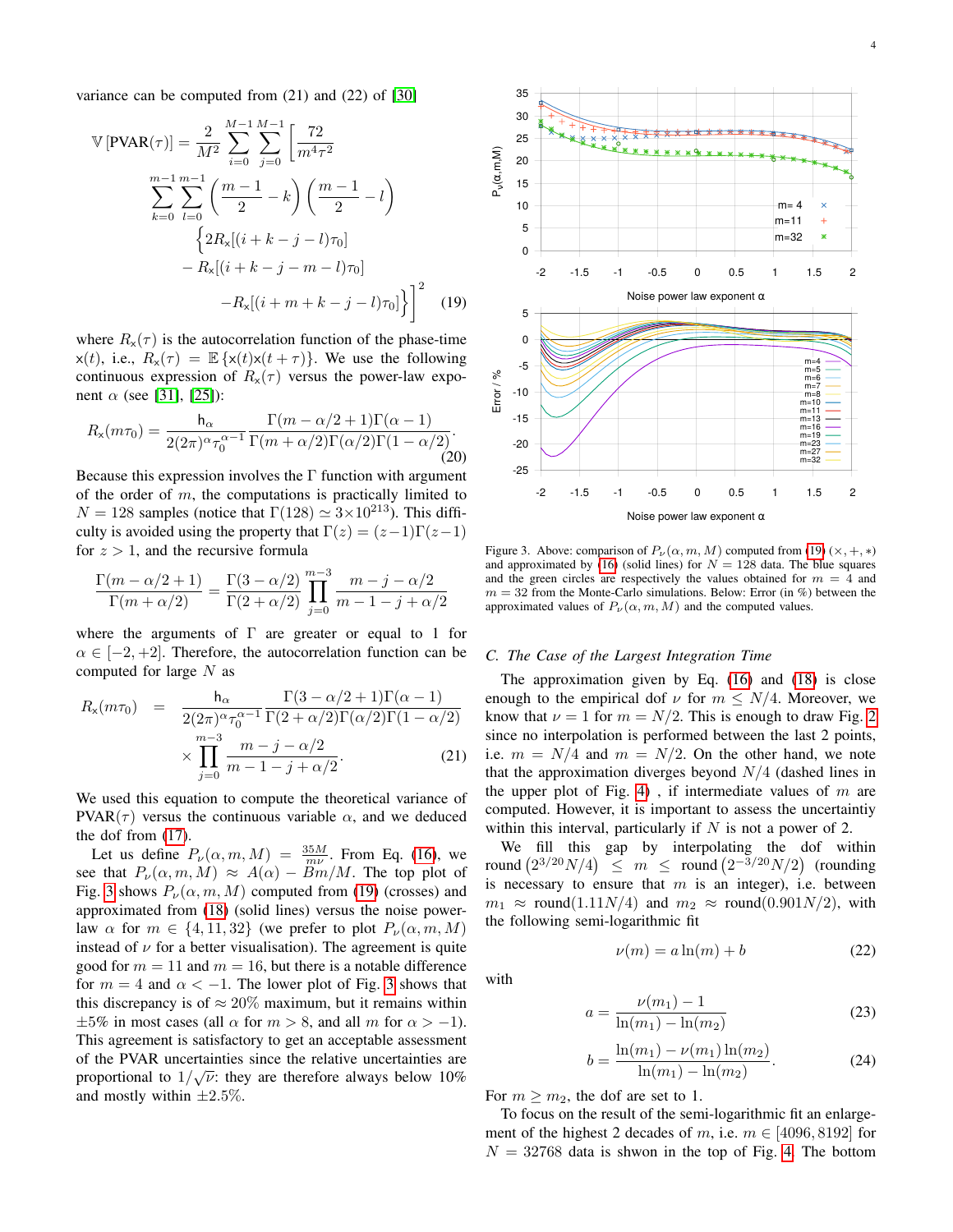

<span id="page-4-26"></span>Figure 4. Above: comparison of the empirical dof (crosses) and the semilogarithmic fits (solid lines) for  $N/4 \leq m \leq N/2$  and for random walk FM, white FM and white PM. The dashed lines represent the approximations given by Eq. [\(16\)](#page-2-2) and [\(18\)](#page-2-3). In this example  $N = 32768$  samples and the logarithmic increment of the m-values is  $2^{1/20}$  within  $[N/4, N/2]$ . Below: Error (in %) between the empirical dof and the semi-logarithmic fits for all types of noise.

plot shows the error between the fit and the dof computed from the Monte-Carlo simulations. Most of these errors are within  $\pm 10\%$ , except for white FM. In this case of white FM, the error is between  $+5\%$  and  $-20\%$ , and up to  $-24\%$ for  $m = 14766$ . However, this fit is sufficient to ensure an estimation of the PVAR uncertainty for the highest  $\tau$  within  $\sim 10\%$  at worst.

## IV. CONCLUSION

We have determined the response of PVAR for continuous power-law noise spectra from a theoretical calculation. Using Monte-Carlo simulations, we have obtained a simplified expression providing the dof of the PVAR estimates within 10 %. We have proven that this expression remains valid for non-integer power-law noise types. Finally, we have shown that a simple interpolation is efficient to fit the dof for the highest octave of integration times. These results generalize the use of the PVAR to process signals with a non-integer powers in the polynomial-law spectrum. This can be used to analyze the timing of milliseconds pulsars and to estimate the non-integer exponent of a red noise, if it is detected.

## ACKNOWLEDGEMENTS

This work is funded by the ANR Programme d'Investissement d'Avenir (PIA) under the FIRST-TF network (ANR-10LABX-48-01), the Oscillator IMP project (ANR-11-EQPX-0033-OSC-IMP) and the EUR EIPHI Graduate School (ANR-17-EURE-00002), and by grants from the Région Bourgogne Franche Comté intended to support the PIA.

#### **REFERENCES**

- <span id="page-4-0"></span>[1] A. R. Chi, Ed., *Short Term Frequency Stability*. NASA SP-80, 1965, Proc. IEEE-NASA Symp. on the Definition and Measurement of Short-Term Frequency Stability, Goddard Space Flight Center, Greenbelt, MD, Nov. 23–24, 1964.
- <span id="page-4-1"></span>[2] L. S. Cutler and C. L. Searle, "Some aspects of the theory and measurement of frequency fluctuations in frequency standards," *Proc. IEEE*, vol. 54, no. 2, pp. 136–154, Feb. 1966.
- <span id="page-4-2"></span>[3] D. W. Allan, "Statistics of atomic frequency standards," *Proc. IEEE*, vol. 54, no. 2, pp. 221–230, Feb. 1966.
- <span id="page-4-3"></span>[4] J. Miles, *TimePod 5330A Programmable Cross Spectrum Analyzer, Operation and Service*, Miles Design LLC, 2017. [Online]. Available: [http://www.miles.io/TimePod\\_5330A\\_user\\_manual.pdf](http://www.miles.io/TimePod_5330A_user_manual.pdf)
- <span id="page-4-4"></span>[5] Jackson Labs Technologies, Inc., "PhaseStation," [http://www.](http://www.jackson-labs.com/) [jackson-labs.com/,](http://www.jackson-labs.com/) accessed Nov. 30, 2020.
- <span id="page-4-5"></span>[6] Rohde & Schwarz GmbH, "FSWP phase noise analyzer and VCO tester," [https://www.rohde-schwarz.com,](https://www.rohde-schwarz.com) accessed Nov. 30, 2020.
- <span id="page-4-6"></span>[7] G. Feldhaus and A. Roth, "A 1 MHz to 50 GHz direct down-conversion phase noise analyzer with cross-correlation," in *Proc. Europ. Freq. Time Forum*, York, UK, 2016.
- <span id="page-4-7"></span>[8] J. Mitola, P. Marshall, K.-C. Chen, M. Mueck, and Z. G. Zvonar, "Sofrware defined radio — 20 years later: Part 1," *IEEE Comm Mag*, vol. 53, no. 9, Sep. 2015.
- <span id="page-4-8"></span>[9] ——, "Sofrware defined radio — 20 years later: Part 2," *IEEE Comm Mag*, vol. 54, no. 1, Jan. 2016.
- <span id="page-4-9"></span>[10] J. E. Volder, "The CORDIC trigonometric computing technique," *IRE Transact. Electron. Comput.*, vol. 8, no. 3, pp. 330–334, Sep. 1959.
- <span id="page-4-10"></span>[11] P. K. Meher, J. Valls, J. Tso-Bing, K. Sridharan, and K. Maharatna, "50 years of CORDIC: Algorithms, architectures, and applications," *IEEE Transact. Circuits Sys. I*, vol. 56, no. 9, pp. 1893–1907, Sep. 2009.
- <span id="page-4-11"></span>[12] R. Nutt, "Digital time intervalometer," *Rev. Sci. Instrum.*, vol. 39, no. 9, pp. 1342–1345, Sep. 1968.
- <span id="page-4-12"></span>[13] Carmel Instruments LLC, "Time interval analyzers and frequency counters," [https://www.carmelinst.com,](https://www.carmelinst.com) accessed Nov. 30, 2020.
- <span id="page-4-13"></span>[14] Guidetech Inc., "Continuous time interval analyzers," [http://www.](http://www.guidetech.com) [guidetech.com,](http://www.guidetech.com) accessed Nov. 30, 2020.
- <span id="page-4-14"></span>[15] P. Dutta and P. M. Horn, "Low-frequency fluctuations in solids:  $1/f$ noise," *Rev. Mod. Phys.*, vol. 53, no. 3, pp. 497–516, Jul. 1981.
- <span id="page-4-15"></span>[16] M. B. Weissman, " $1/f$  noise and other slow, nonexponential kinetics in condensed matter," *Rev. Mod. Phys.*, vol. 60, no. 2, pp. 537–571, Apr. 1988.
- <span id="page-4-16"></span>[17] E. Milotti, "Linear processes that produce 1/f or flicker noise," *Phys. Rev. E*, vol. 51, no. 4, pp. 3087–3103, Apr. 1995.
- <span id="page-4-17"></span>[18] E. Rubiola, *Phase Noise and Frequency Stability in Oscillators*. Cambridge, UK: Cambridge University Press, Nov. 2008.
- <span id="page-4-18"></span>[19] Y. Chen, I. Petráš, and X. Dingyü, "Fractional order control, a tutorial," in *Proc. American Control Conf.*, St. Louis, MO, USA, Jun. 2009, pp. 1397–1411.
- <span id="page-4-19"></span>[20] I. Petráš, Fractional-Order Nonlinear Systems. Springer, 2011.
- <span id="page-4-20"></span>[21] B. S. Sheard, M. B. Gray, D. E. McClelland, and D. A. Shaddock, "Laser frequency stabilization by locking to a LISA arm," *Phys. Lett. A*, vol. 320, no. 1, pp. 9–21, Jan. 2003.
- <span id="page-4-21"></span>[22] E. S. Phinney, "A practical theorem on gravitational wave backgrounds," arXiv:astro-ph/0108028, Aug. 2001. [Online]. Available: [https://arxiv.](https://arxiv.org/abs/astro-ph/0108028) [org/abs/astro-ph/0108028](https://arxiv.org/abs/astro-ph/0108028)
- <span id="page-4-22"></span>[23] S. Chen, A. Sesana, and W. Del Pozzo, "Efficient computation of the gravitational wave spectrum emitted by eccentric massive black hole binaries in stellar environments," *Monthly Notices Royal Astronomical Soc.*, vol. 470, no. 2, pp. 1738–1749, May 2017.
- <span id="page-4-23"></span>[24] S. Chen, F. Vernotte, and E. Rubiola, "Applying clock comparison methods to pulsar timing observations," *Monthly Notices Royal Astronomical Soc.*, submitted (see arXiv:2011.01912).
- <span id="page-4-24"></span>[25] T. Walter, "Characterizing frequency stability: A continuous power-law model with discrete sampling," *IEEE Trans. Instrum. Meas.*, vol. 43, no. 1, pp. 69–79, Feb. 1994.
- <span id="page-4-25"></span>[26] E. Benkler, C. Lisdat, and U. Sterr, "On the relation between uncertainties of weighted frequency averages and the various types of Allan deviations," *Metrologia*, vol. 55, no. 4, pp. 565–574, Aug. 2015.